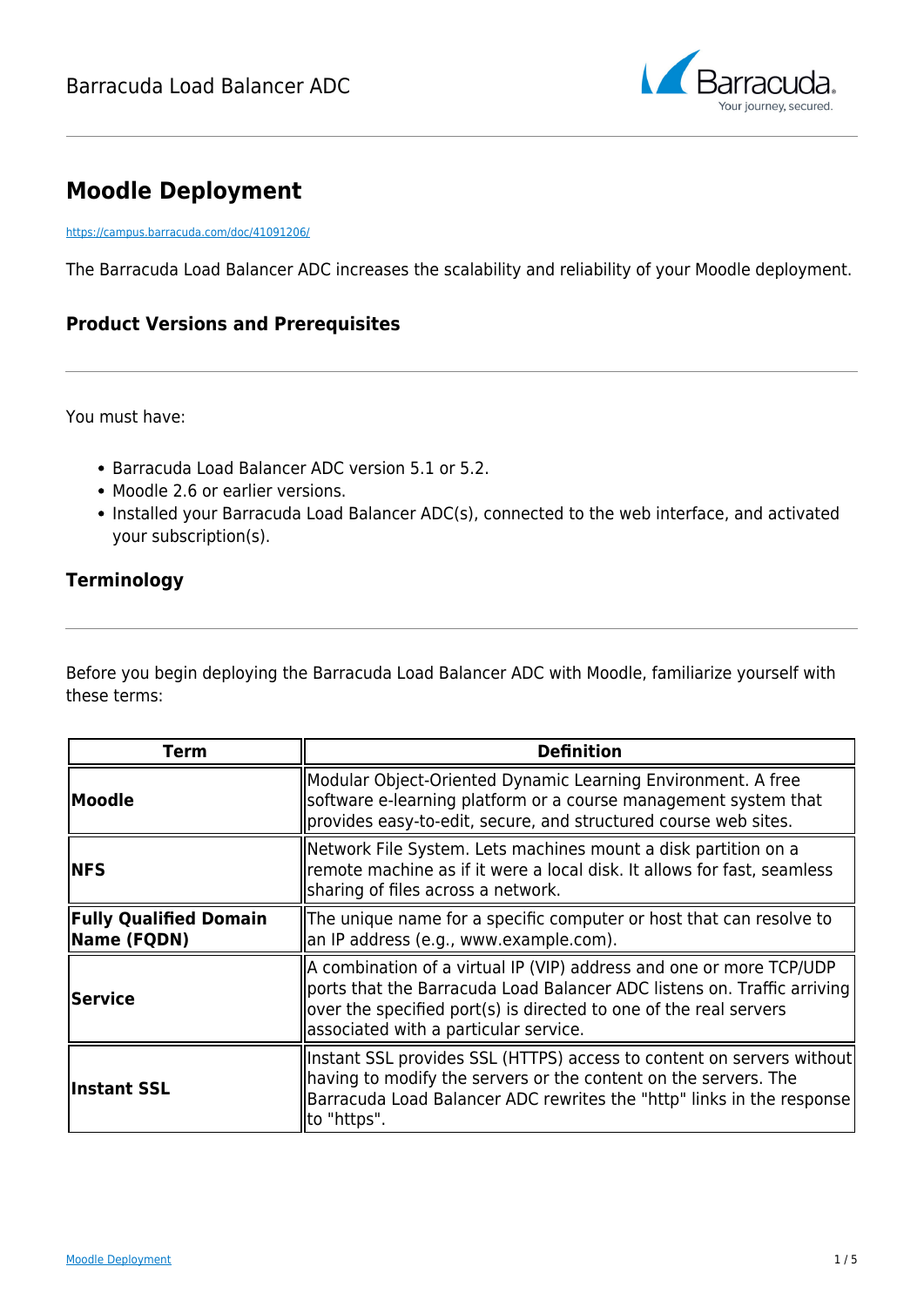

# **Moodle Services Deployment Options**

Deployments of Moodle services are supported in either a **one-armed** or a **two-armed** topology. This can be either a single or multiple subnet configuration. Unless the users must directly access individual servers, it is recommended that you place the servers in one or more subnets that are reachable by an internal-facing port of the Barracuda Load Balancer ADC. If users must directly access individual servers, a one-armed deployment is recommended.

Direct Server Return (DSR) is *not* supported in a Moodle services deployment.

You can create either an Instant SSL or HTTP service. If you want to enforce encryption for all connections to your Moodle servers, create an Instant SSL service. Otherwise, create an HTTP service.

The following diagram shows an example of how the Barracuda Load Balancer ADC can be deployed with Moodle services in a web farm.

### **Deployment Scenario**



# **Deploy the Barracuda Load Balancer ADC for Moodle**

To deploy the Barracuda Load Balancer ADC for Moodle services in a web farm, complete the following steps :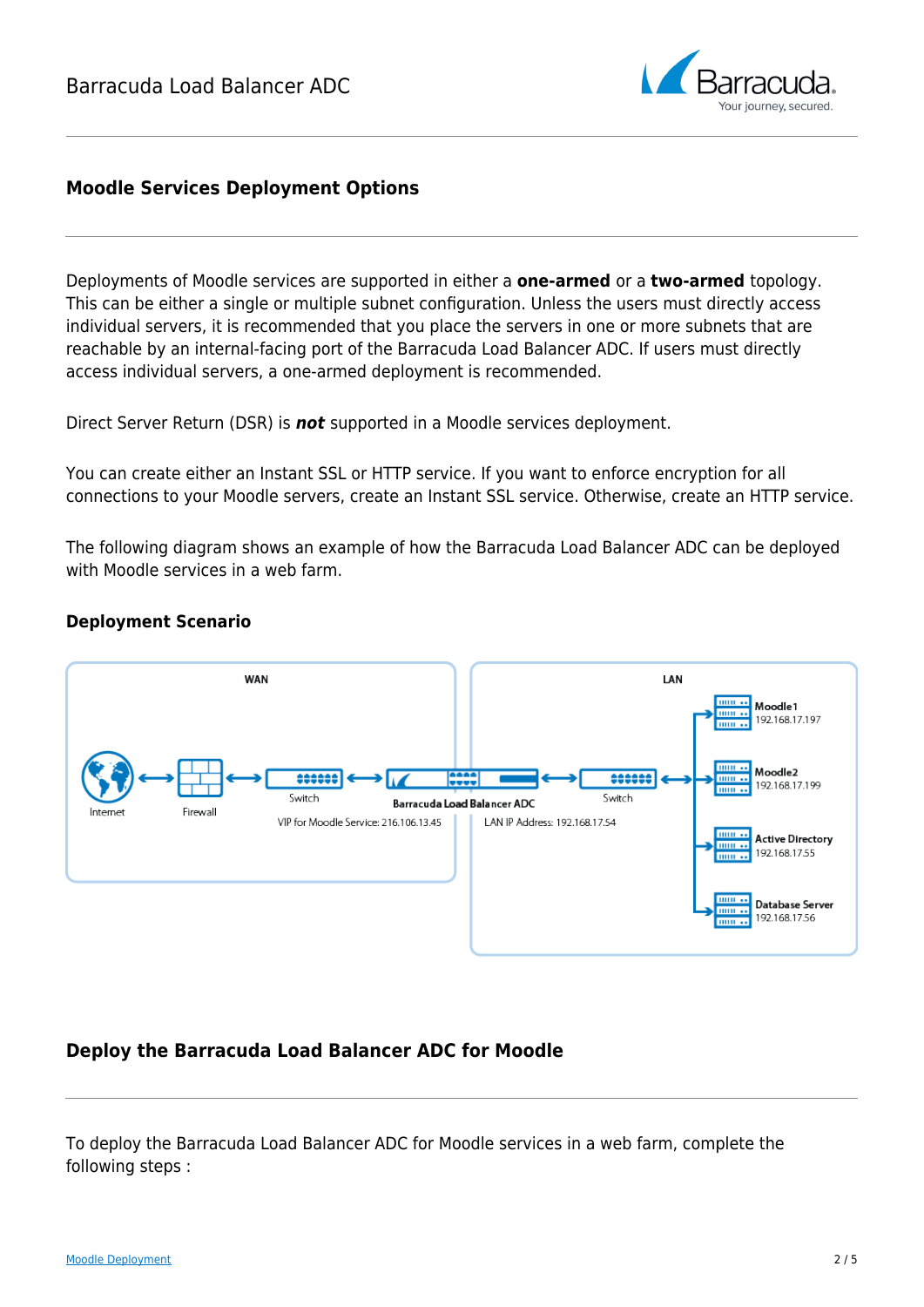

#### **Step 1. Install Moodle in a Web Farm**

Install the latest Moodle software on the back-end servers.

It is recommended that you place the database on a separate server. You can use either NFS or Samba to share the Moodle database between the database server and the back-end servers.

#### **Step 2. Create Services on the Barracuda Load Balancer ADC**

You can create either an Instant SSL or HTTP service. If you want to enforce encryption for all connections to your Moodle servers, create an Instant SSL service. Otherwise, create an HTTP service.

#### **Create an Instant SSL Service**

- 1. Log into the Barracuda Load Balancer ADC as the administrator.
- 2. Go to the **BASIC > Certificates** page and create the required certificate.
- 3. Go to the **BASIC > Services** page.
- 4. Click **Add Service** and enter the values in the corresponding fields.

| <b>Name</b>       | Type            | IP<br><b>Address</b>                                                                                       |     | <b>HTTP</b><br> Port  Service <br><b>Port</b> | <b>SSL Settings</b>                                                                                                                                                                                                                                                                                                                                                                                                                                                        | $ $ Certificates $\ $                                     | <b>Load Balancing</b>                                                                                              |
|-------------------|-----------------|------------------------------------------------------------------------------------------------------------|-----|-----------------------------------------------|----------------------------------------------------------------------------------------------------------------------------------------------------------------------------------------------------------------------------------------------------------------------------------------------------------------------------------------------------------------------------------------------------------------------------------------------------------------------------|-----------------------------------------------------------|--------------------------------------------------------------------------------------------------------------------|
| Moodle_InstantSSL | Instant<br>lssl | The IP<br>address of<br>the FQDN<br> that clients <br>luse to<br>access.<br>For<br>example,<br>10.5.7.205. | 443 | 80                                            | ∘ Secure Site<br><b>Domain</b> - Enter<br>the domain name<br>of your Moodle<br>server. If the<br>linternal and<br>external domain<br>are different, you<br>can use wildcard<br>characters. For<br>example:<br>*.barracuda.com that you<br>If your Barracuda<br>Load Balancer ADC<br>is running version<br>$ 5.1.1$ and above,<br>set the <b>Rewrite</b><br><b>Support</b> option to<br><b>On</b> . For versions<br>below $5.1.1$ , this<br>option is named<br>Instant SSL. | Select the<br>certificate<br>uploaded for<br>the service. | <b>• Persistence</b><br><b>Type</b> - Select<br>Source IP.<br>∘ Persistence<br>Netmask - Enter:<br>255.255.255.255 |

- 5. Click **Add Server** to configure the real servers. In the server settings, ensure that you:
	- Enter the IP addresses of the back-end servers. For example, 192.168.17.197 and 192.168.17.199.
	- Use port 80.
	- If traffic must be encrypted when it is passed to the real servers, enable **Server uses SSL**. Otherwise, non-encrypted traffic is passed to the real servers because the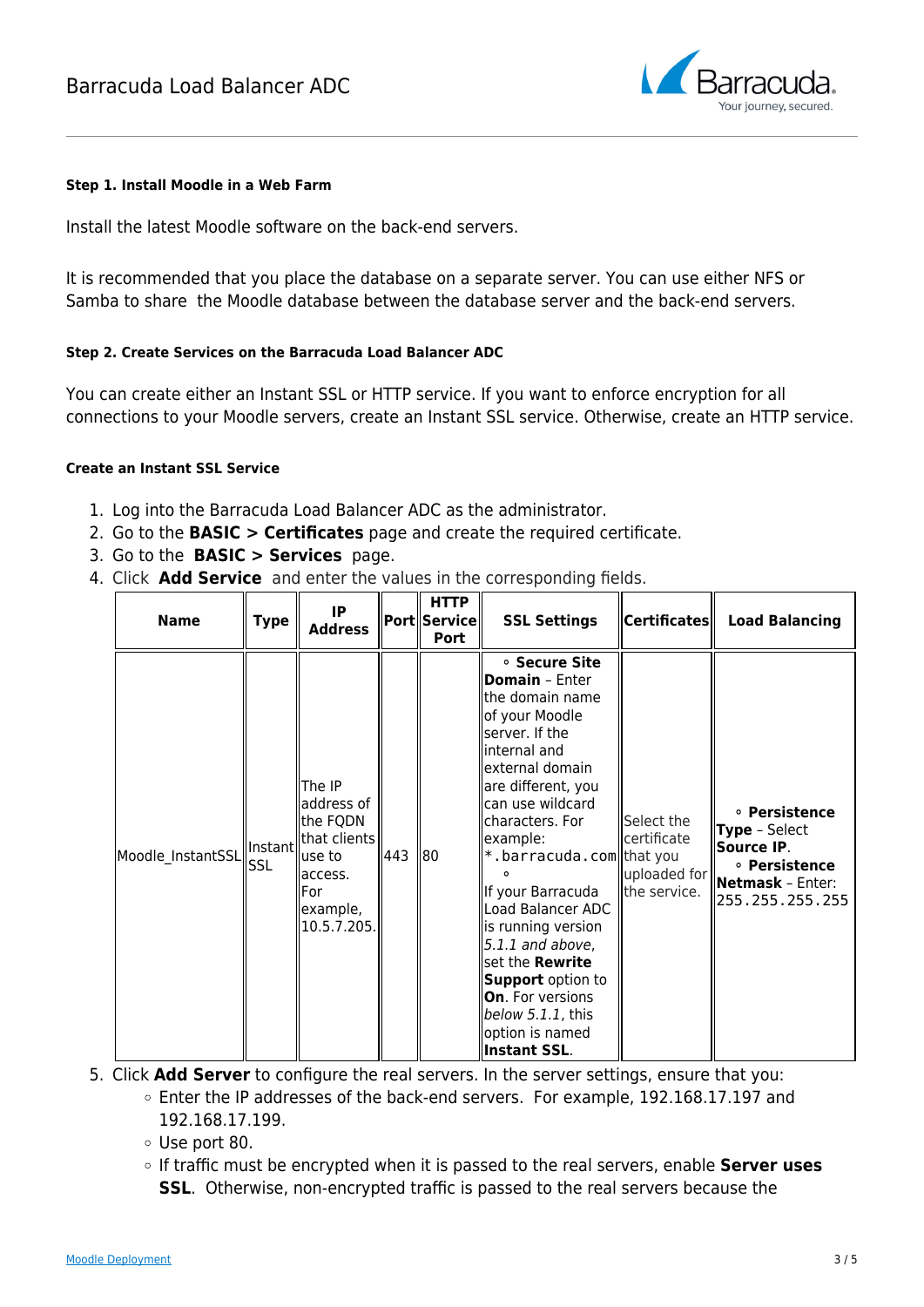

Barracuda Load Balancer ADC decrypts the incoming traffic.

- 6. If the Moodle server uses compression, configure the web translations. By default, the Barracuda Load Balancer ADC does not decompress encoded content. If the Moodle servers use compression, create an **HTTP Request Rewrite** condition to remove the Accept-Encoding header.
	- 1. Go to the **TRAFFIC > Web Translations** page.
	- 2. In the **HTTP Request Rewrite** section, create the following rule:

| <b>Rule Name</b>  | <b>Sequence</b><br><b>Number</b> | Action                   | <b>Header Name</b>                        | Old<br><b>Value</b> | <b>Rewrite</b><br><b>Condition</b> |
|-------------------|----------------------------------|--------------------------|-------------------------------------------|---------------------|------------------------------------|
| Remove Encoding 2 |                                  | Remove<br><b>IHeader</b> | $\parallel$ Accept-Encoding $\parallel^*$ |                     |                                    |

#### **Create an HTTP Service**

- 1. Log into the Barracuda Load Balancer ADC as the administrator.
- 2. Go to the **BASIC > Services** page.
- 3. Click **Add Service** and enter the values in the corresponding fields.

| <b>Name</b> | Typel. | <b>IP Address</b>                                                                     | Port | <b>Load Balancing</b>                                                                                                 |
|-------------|--------|---------------------------------------------------------------------------------------|------|-----------------------------------------------------------------------------------------------------------------------|
|             |        | <b>The IP address of the</b><br>Moodle HTTP HTTP FQDN that clients use to<br>laccess. | 1180 | • Persistence Type - Select<br><b>ISource IP.</b><br>· Persistence Netmask - Enter:<br>$\parallel$ 255, 255, 255, 255 |

- 4. Click **Add Server** to configure the real servers. In the server settings, ensure that you:
	- Enter the IP addresses of the back-end servers. For example, 192.168.17.197 and 192.168.17.199.
	- Use port 80.